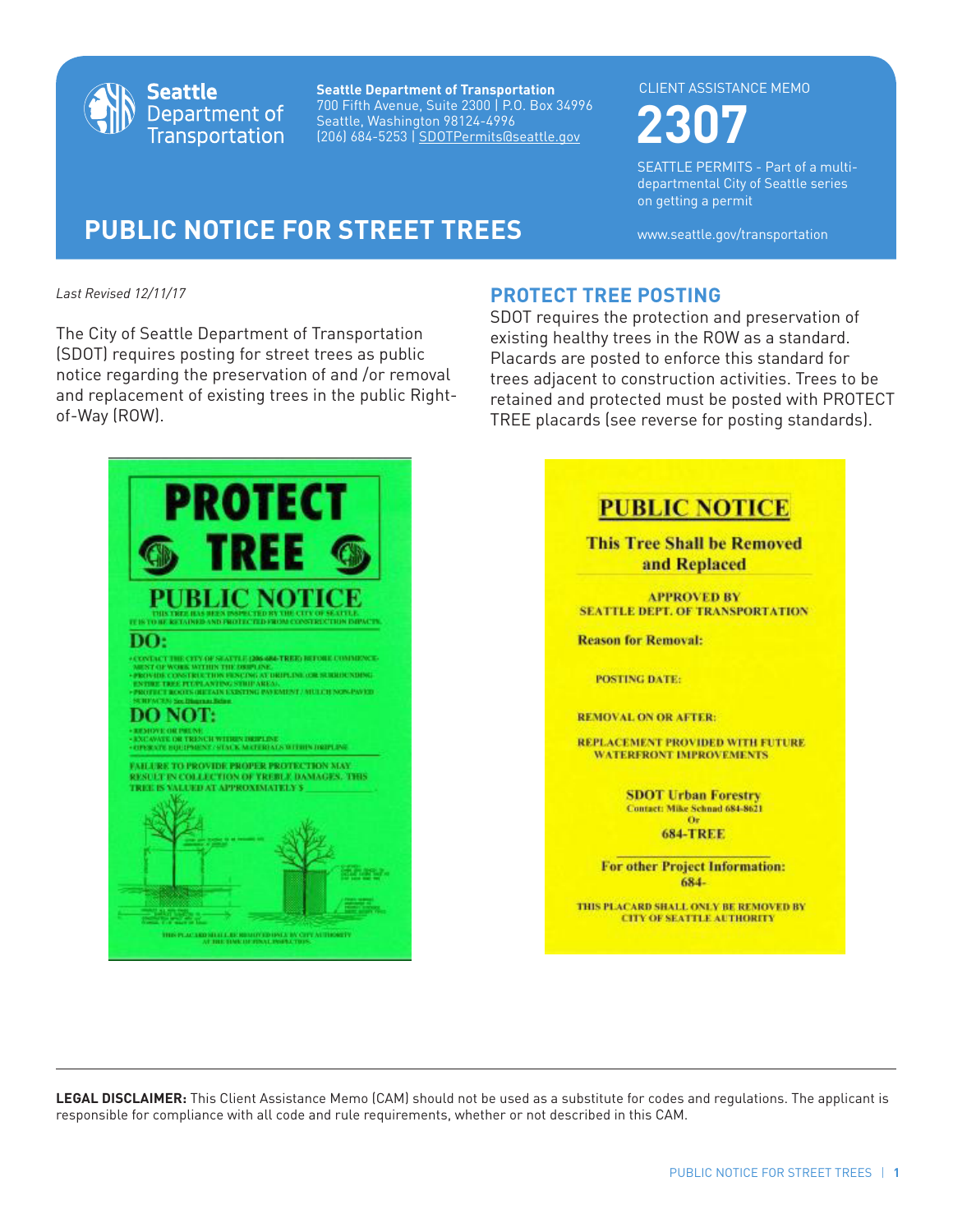Variances from standard tree retention requirements may be allowed by SDOT Urban Forestry as a component of a construction project permit based on the health of the tree or conditions on site or in the ROW warranting relocation or removal and replacement.

### **REMOVAL/REPLACEMENT POSTING**

When removal of a tree from the ROW is allowed, a yellow TREE REMOVAL AND REPLACEMENT notice or safety orange TREE REMOVAL notice is required. Placards are provided by SDOT and must be posted a minimum of 2 weeks (10 working days) prior to removal as a condition of permit issuance.

City of Seattle Standard Plans and Specifications: www.seattle.gov/UTIL/cs/groups/public/@spu/@ engineering/documents/webcontent/2\_035032.pdf Specification 2-02.3(3)I

### **DESIGN PHASE POSTING**

Project applications proposing removal of trees from the ROW reviewed by SDOT Urban Forestry may be required to post the public notice identifying the tree (or trees) during the project design process (typically between 30% and 60% design completion).

# **PUBLIC NOTICE**

**This Tree is Proposed for Removal & Replacement Proposed by The Seattle Department of Transportation Mercer Corridor Project** 

**COMMENT PERIOD X/XX/XX to X/XX/XX** 

**For Project Information:** see project website - www.xxxxxxxxxxxx **Cuick Tree Facts:**<br>
Number of trees proposed for removal: XX<br>
Value of trees proposed for removal: XX<br>
XX new trees will be planted<br>
XX new trees will be planted

**SEND PUBLIC COMMENTS TO: John Doe / SDOT Project Manager** jon.doe@seattle.gov

> public meeting xx:xx-on xx/xx/xx at (location)

THIS PLACARD SHALL ONLY BE REMOVED BY **CITY OF SEATTLE AUTHORITY** 



Posting may be required during the design phase of projects to ensure public awareness and/ or opportunity for comment as condition of the project permit process. Placards are developed and posted by (or by the project as directed by) SDOT Urban Forestry. Design phase posting encourages communication with the public regarding the project proposal so that tree removal can be considered in conjunction with other project impacts, both positive and negative, on adjacent properties and the neighborhood prior to final design and permitting.

### **POSTING STANDARDS**

All placards are to be posted in plastic sleeves with transparent packaging tape for a secure, weatherresistant installation that is not harmful to the tree. Trees larger than 24" in diameter may require 2 placards for optimum visibility during the posting period.



Trees in the ROW adjacent to the project are to be posted concurrently with either PROTECT TREE or REMOVAL and REPLACEMENT placards for clear differentiation by the public.

Tree protection measures are required per City of Seattle Standard Specifications - Division 1 and Division 8. Trees posted for protection are subject to review and approval by SDOT prior to project mobilization for construction. Protection measures are to be maintained throughout the construction phase until PROTECT TREE placards are removed by SDOT.